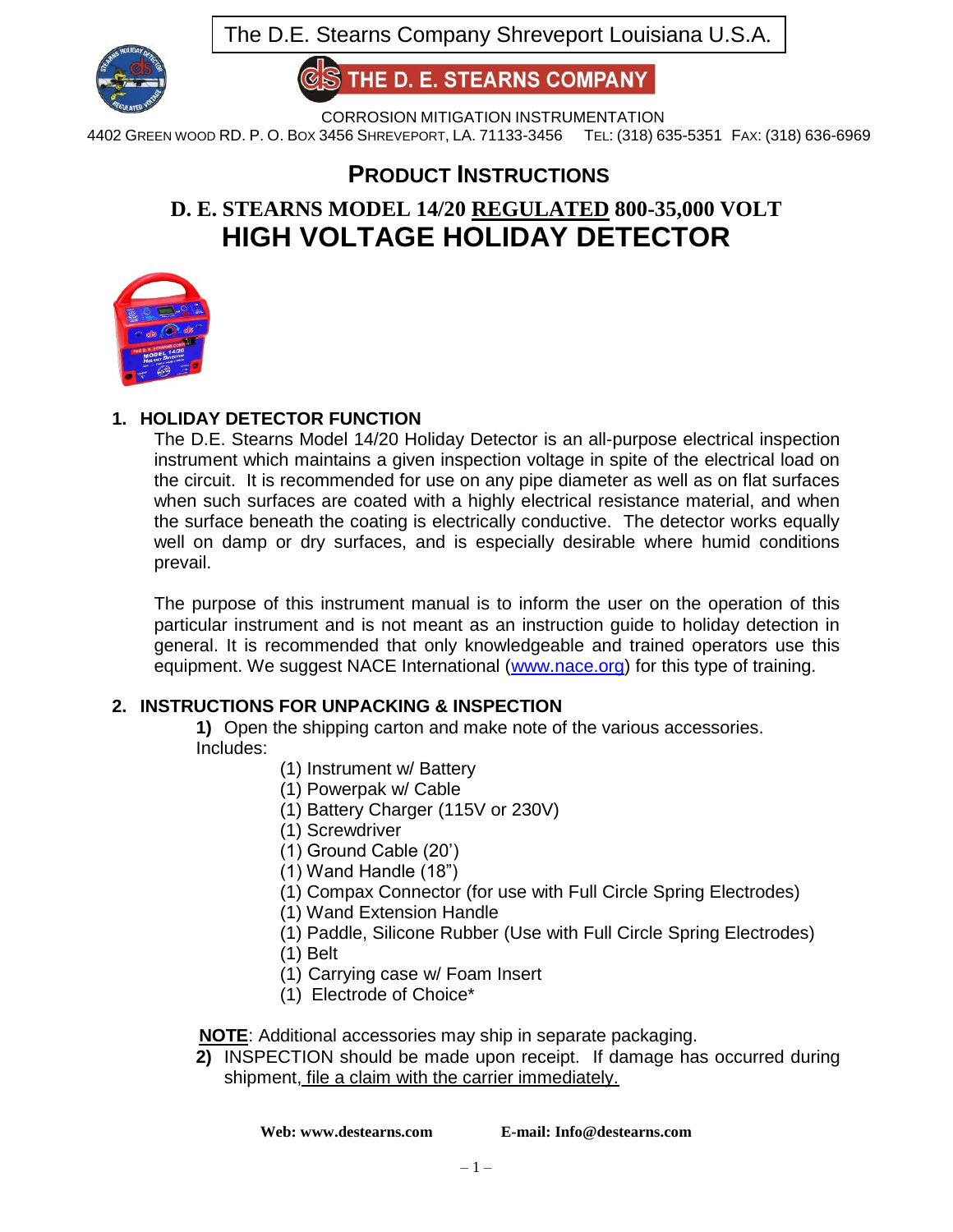

**HE D. E. STEARNS COMPANY** 

CORROSION MITIGATION INSTRUMENTATION

4402 GREEN WOOD RD. P. O. BOX 3456 SHREVEPORT, LA. 71133-3456 TEL: (318) 635-5351 FAX: (318) 636-6969

## **PRODUCT INSTRUCTIONS**

- **3)** If it is necessary to contact your supplier or the manufacturer concerning damaged or missing items, be sure to include the serial number, purchase order number, and invoice number of the instrument in question.
- \* Instrument ships with electrode of choice. Electrode may be Full Circle Spring Electrode (up to 16" pipe diameter), Half Circle Spring Electrode (up to 8" pipe diameter) or Silicone Rubber Electrode (up to 16" wide) or Wire Brush Electrodes (up to 8" width). Larger size electrodes and additional electrodes available at additional cost.

## **3. CHECK-OUT INSTRUCTIONS**

- Remove all accessories from the shipping carton.
- Connect high voltage wand by screwing onto front of PowerPak.
- Connect PowerPak to instrument by lining up the wide key of the connector with the mating connector on the front of the instrument. Insert the connector fully into its mate and turn clockwise  $\frac{1}{4}$  turn. If the connector does not turn easily, try pushing the cable connector more firmly into the instrument case connector mate. A positive lock will be felt when the cable connector is properly attached to the instrument.
- Attach the ground cable to instrument. The cable connector is pushed into its mating connector located on the front of the instrument case, in the lower Left corner. Insert and twist clockwise to lock.

**NOTE**: Never connect or disconnect the ground cable or PowerPak when the instrument is turned on.

- The Model 14/20 Holiday Detector is now ready to be set for a specific voltage.
- Remove the dust cover with the supplied screwdriver, to reveal the voltage adjustment knob.
- Push and HOLD the Power button on the panel of the Instrument case. Then push either the LOW or HIGH button to set the voltage range.

**NOTE**: LOW voltage range is 800v to 8,000v, in 100v increments. HIGH voltage range is 3,500v to 35,000v in 100v increments

 Continue holding the Power button on the panel of the Model 14/20 Instrument case and use the screwdriver to adjust the voltage setting, using the digital display for reference.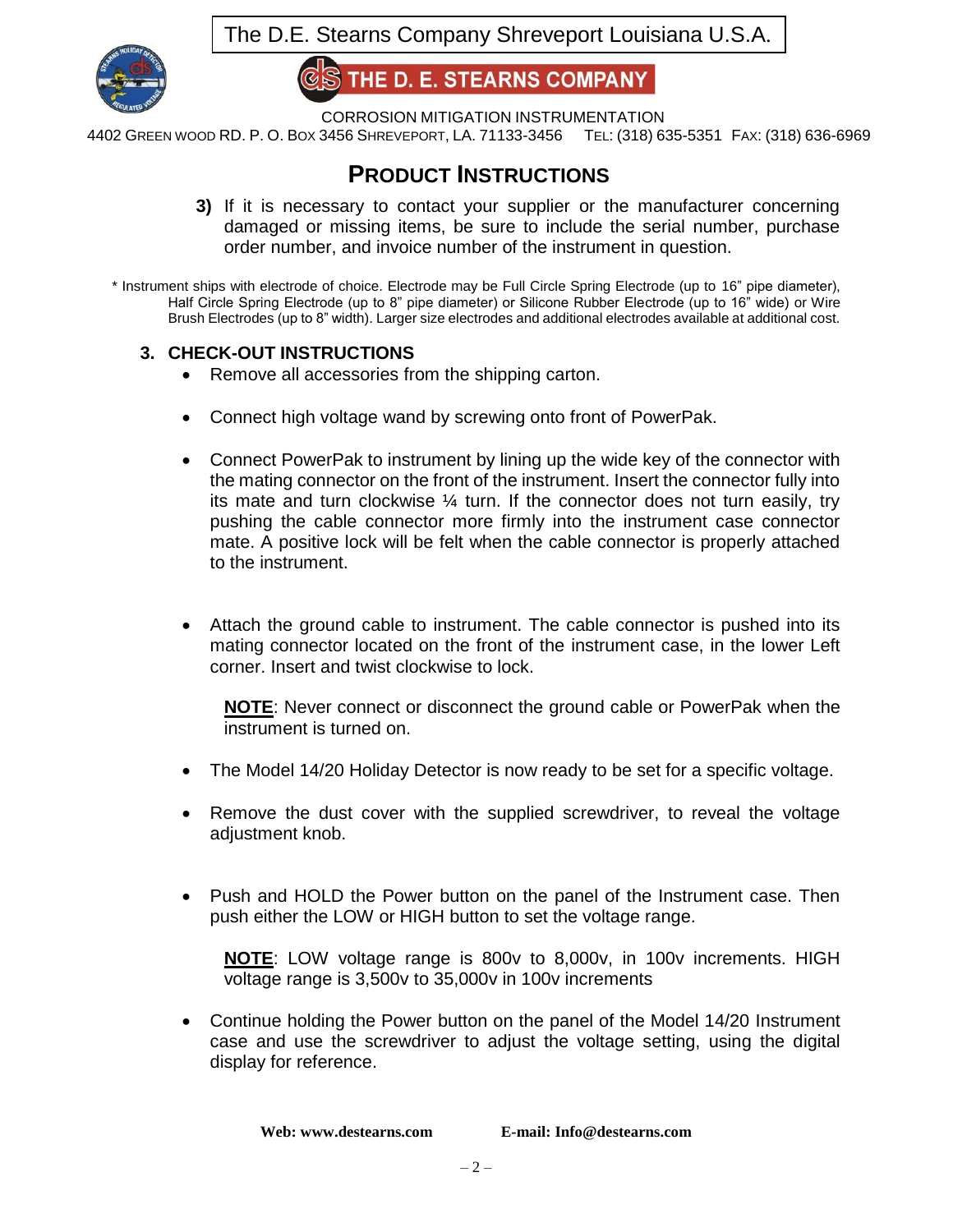

**HE D. E. STEARNS COMPANY** 

CORROSION MITIGATION INSTRUMENTATION

4402 GREEN WOOD RD. P. O. BOX 3456 SHREVEPORT, LA. 71133-3456 TEL: (318) 635-5351 FAX: (318) 636-6969

## **PRODUCT INSTRUCTIONS**

**NOTE**: When the Power button on the panel of the Instrument case is held, there is NO output from the PowerPak. The PowerPak will output voltage only when the Safety handle of the PowerPak is held and the PowerPak ON button is pressed.

- Once the voltage has been set, as shown by the LCD on the panel of the Instrument Case, the Power button on the panel of the Instrument case may be released.
- Attach electrode to the high voltage wand handle assembly and apply to the structure to be inspected. The electrode should always make intimate contact with the surface under inspection.
- Turn the instrument ON by holding the safety switch handle of the PowerPak firmly against the instrument handle. (Instrument handle has neoprene rubber grip), then pressing the "ON" button on the PowerPak.

**NOTE**: The instrument will turn OFF when the safety handle is released.

- The instrument will "remember" the last HIGH or LOW and voltage setting selected, after being turned OFF and then ON again.
- The instrument is now ready to use.

## **4. INTEGRATED VOLTMETER**

The Model 14/20 Holiday Detector includes an integrated voltmeter displayed on the front panel of the main instrument.

The LCD of the voltmeter measures and displays the output voltage of the holiday detector. This display gives the user the ability to tune the 14/20 to a specific voltage within the  $800v - 8,000v$  Low range and the  $3,500v - 35,000v$  High range. Voltages increment in 100v steps.

Because the Model 14/20 includes this integrated peak reading voltmeter, it is not suggested that an external peak reading voltmeter be used with this instrument. Most external peak reading voltmeters currently available are not as accurate as the integrated voltmeter of the 14/20, and will not show as accurate results.

#### **5. ACCURACY & CALIBRATION**

The Model 14/20 voltmeter is accurate to +/- 5% of the output voltage, as shown on the LCD display on the instrument panel.

It is recommended that the Model 14/20 follow an annual calibration cycle to ensure the instrument is in good working order and that the LCD of the integration voltmeter is accurate.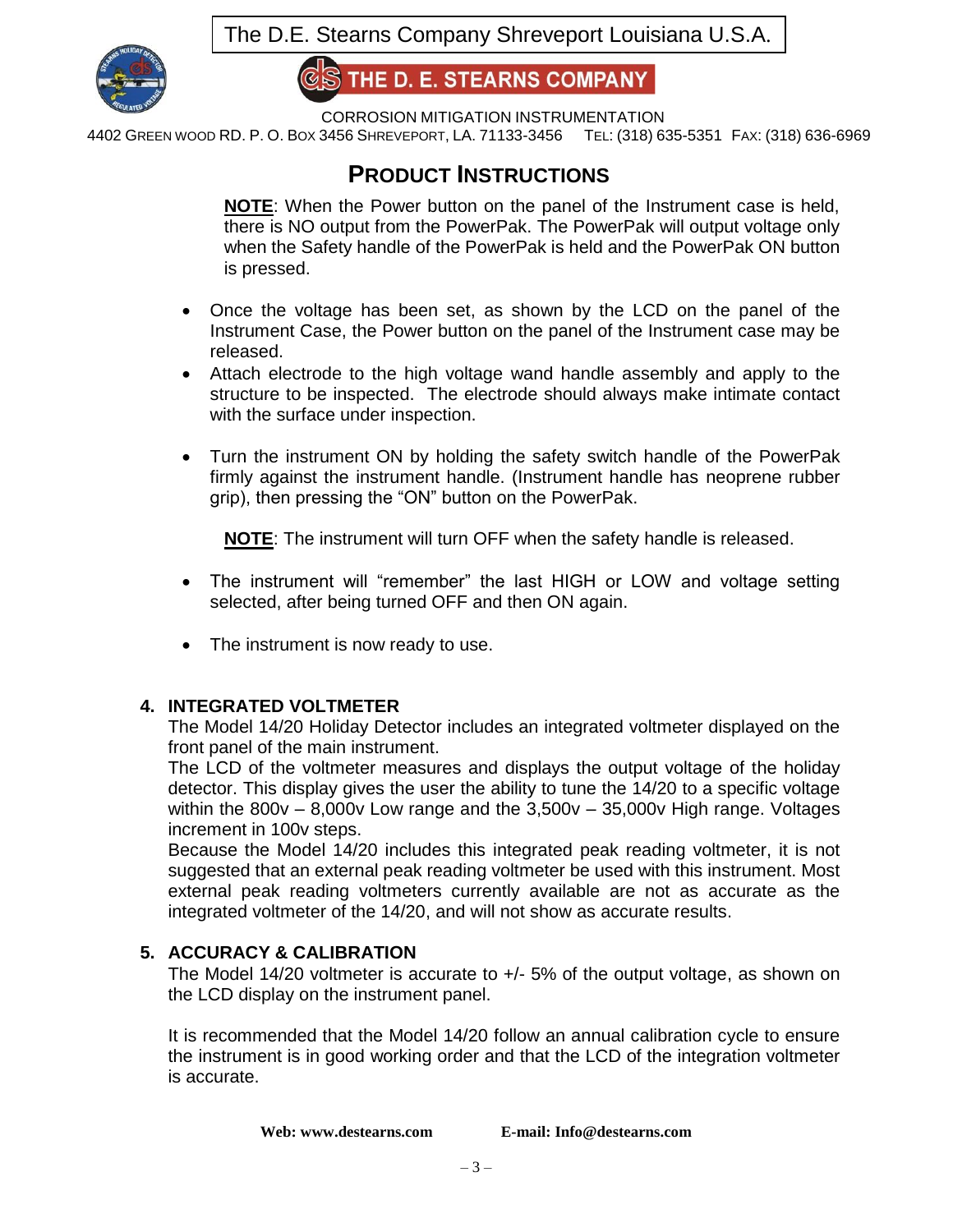

**IE D. E. STEARNS COMPANY** 

CORROSION MITIGATION INSTRUMENTATION

4402 GREEN WOOD RD. P. O. BOX 3456 SHREVEPORT, LA. 71133-3456 TEL: (318) 635-5351 FAX: (318) 636-6969

## **PRODUCT INSTRUCTIONS**

## **6. OPERATING METHODS**

A good ground return system for both the pipe and the detector will always provide the best and most reliable inspection. The pipe to be inspected must be grounded from the bare pipe to earth at some point along the pipe. If individual joints of the pipe are to be inspected that are not electrically connected, each joint must be grounded.

The speed of the electrode's travel along the pipe should never be excessive, as faulty inspection may result.

Occasional checks of the detector operation should be made, particularly if no holidays are being found. This can be accomplished by testing for the spark and signal at the edge of the coating where bare pipe exists or by touching the probe end to the bare pipe and noting the length of the spark and the visual and audible signal effectiveness. If the visual and audible signal do not both occur when the spark discharges from the electrode into a known holiday, the ground return (i.e. the path between the metallic pipe and earth and the earth to the ground trail of the detector) is of high resistance. In this case, a better ground is required and a direct connection between the metal pipe and the ground wire may be necessary. This type of grounding is extremely uncommon unless the soil is very dry (if using a grounding rod) or the detectors output is low.

The most accurate and recommended inspection voltage should be obtained from the coating manufacturer spec or by contacting the coating manufacture or rep. Correct voltage output for a given thickness of coating has long been a matter of controversy. However, formulas have been suggested which may be used as a guide for correct peak voltages on various coating thickness. The calculation is as follows:

## $V =$ **K** $\sqrt{T}$

WHERE  $V =$  Peak voltage in volts

- $T = Thichness of coating in mils$
- $K =$  Constant of 1,250 for coatings over 20 mils thick

*NOTE: Formula taken from NACE International Standard RP0274-04. This standard and others available for free download to members at[: www.nace.org](http://www.nace.org/)*

A common practice used in setting inspection voltages in the field is to adjust the output voltage by visual observation. It is the general consensus that a spark discharge across a gap distance of at least twice the thickness of the coating will give adequate inspection voltage and compensate for any irregularity in coating thickness and grounding conditions. If this practice is desired for determining inspection voltage, it should be done while the electrode is in the normal operating position and under actual grounding conditions.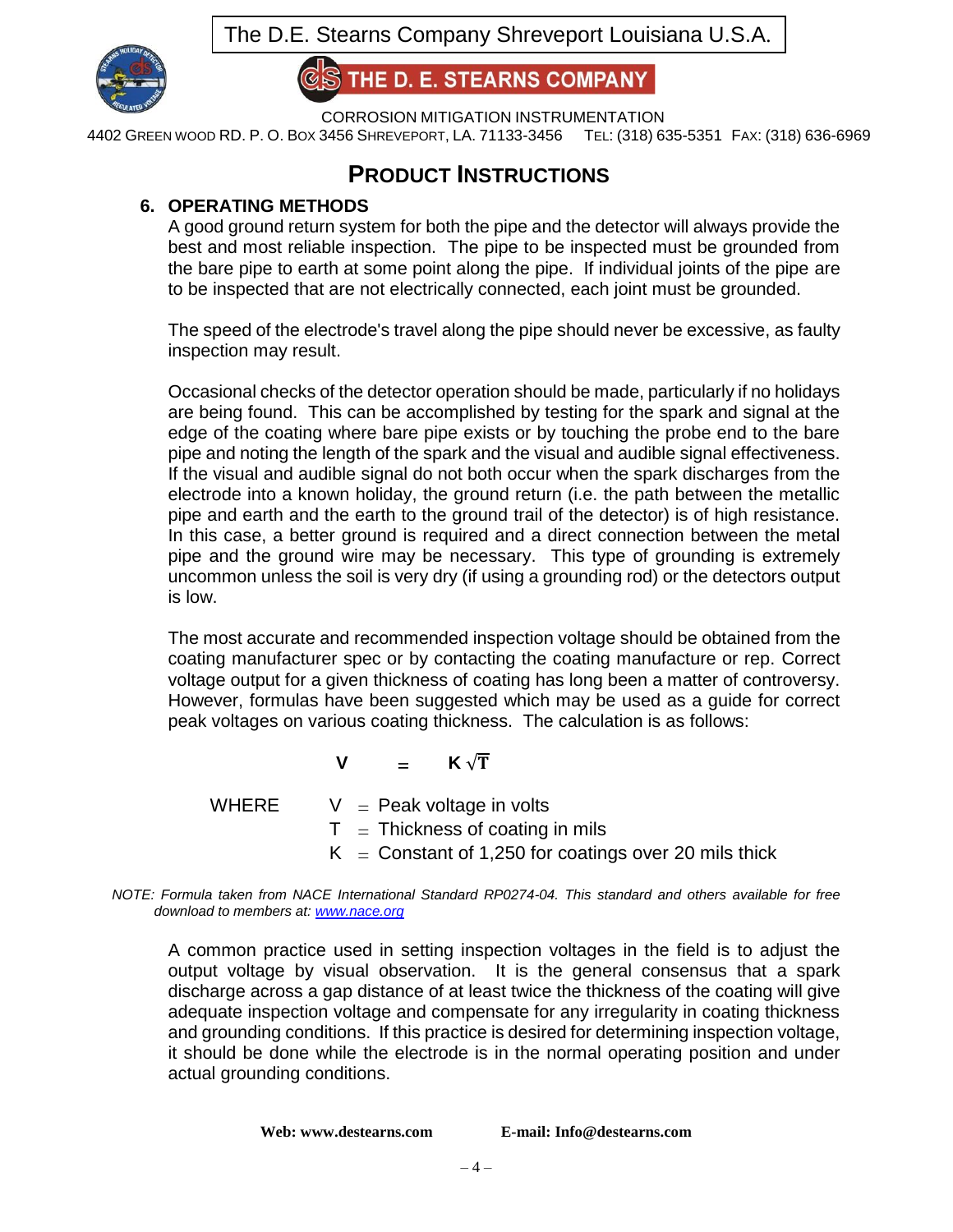

**HE D. E. STEARNS COMPANY** 

CORROSION MITIGATION INSTRUMENTATION

4402 GREEN WOOD RD. P. O. BOX 3456 SHREVEPORT, LA. 71133-3456 TEL: (318) 635-5351 FAX: (318) 636-6969

# **PRODUCT INSTRUCTIONS**

The formula and suggestions for setting voltage are supplied as a guide, and are not necessarily recommended by the manufacturer of this detector.

## *Consult the coating manufacturer for recommended voltage applications.*

## **7. CHARGING THE BATTERY**

The Model 14/20 comes with an internal rechargeable battery. The battery should be charged after each use. The Model 14/20 will indicate when the battery voltage is low, **CHARGING THE BATTERY CONTINUED**

by a flashing or flickering of the Green Power LED, instead of providing a steady glow. The Power LED referred to is on the panel of the Instrument case. The Red *BATT. CHARGE INDICATOR* LED will light when the battery charger is correctly connected to the Model 14/20 instrument.



The battery charger included with the instrument has a slide switch that will allow the charger to operate from 115v AC or 230v AC. The factory setting of this slide switch is set for 115v AC, which is correct for U.S. To adjust for 230v AC, slide the switch so that 230v AC shows.

The new battery charger also now comes with a standard computer –style AC cord that plugs into the battery charger and the wall outlet. When the charger is being used outside of the US, a different plug configuration may be required. This type of computer –style cord should make it easy to find an appropriate AC cord throughout the world.

The battery charger has a special plug that is designed to fit into the connector on the side of the battery, so that polarity of the connection is not an issue.

The battery charger has an LED on its side. This LED will glow steady while charging the battery. The LED will begin BLINKING when the battery is fully charged.

Connect the charger to the instrument body, using the special connector, fitted into the charge port on the front and lower Right of the 14/20 case. Attach the battery charger to an AC power source, ensuring the slide switch is in the appropriate AC supply position: 115v AC or 230V AC (or, on earlier versions, 120v or 240v, depending on which charger you have. Each charger has an "Inspected By" label which shows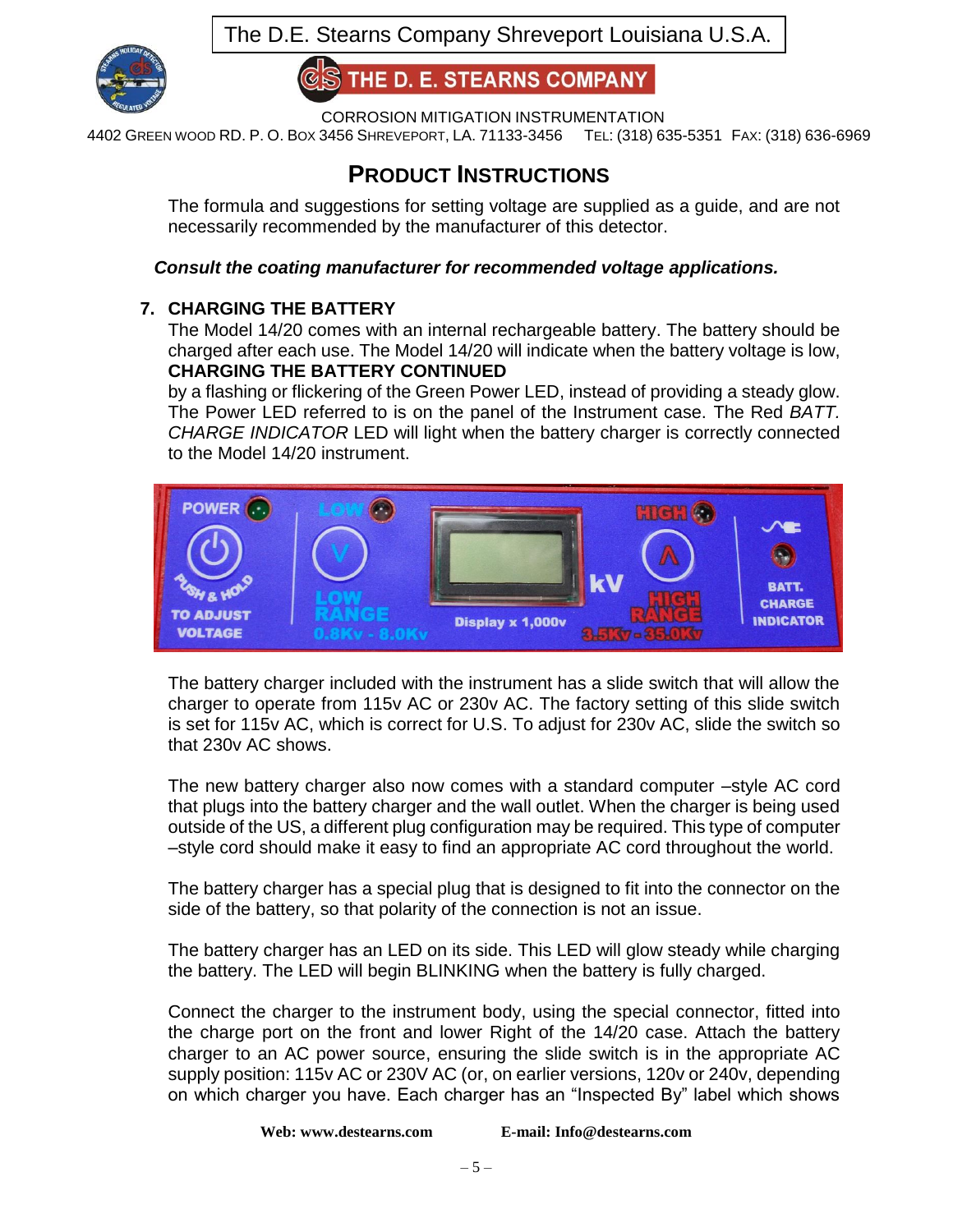

**HE D. E. STEARNS COMPANY** 

CORROSION MITIGATION INSTRUMENTATION

4402 GREEN WOOD RD. P. O. BOX 3456 SHREVEPORT, LA. 71133-3456 TEL: (318) 635-5351 FAX: (318) 636-6969

## **PRODUCT INSTRUCTIONS**

this information.) Leave on charge for 8 to 10 hours between uses. The battery charger is equipped with a trickle charge feature, so the battery will not be harmed by leaving the instrument on charge for too long.

## **8. INSTRUMENT SERVICING INSTRUCTIONS**

**A.** Cleaning: Keep the instrument clean and dry. Clean the instrument case with a soft, damp cloth, then wipe dry. **Do not use** solvents such as lacquer thinner, methyl ethyl keytone, etc.

## **KEEP ALL ELECTRICAL CONTACTS CLEAN**

- **B.** Voltage Output Checks
	- a. In case of LOW output voltage:
		- i. Check the LED indicator for the HIGH or LOW Range selector, to ensure the instrument is in the correct Range.
		- ii. Check the display for voltage output. Voltage displayed is in kilovolts.
		- iii. Check green ON LED. If flashing, this indicated low battery voltage.
	- b. In case of NO output voltage:
		- i. Check green ON LED. If flashing, this indicated low battery voltage.
		- ii. Check ground cable and wand handle connections.

## **9. FACTORY REPAIRS**

Holiday Detectors returned to the factory for repairs should be sent TRANSPORTATION PREPAID. In most cases the detector can be repaired and returned the same day it is received at the factory**.**

#### **WHEN ORDERING PARTS FOR YOUR DETECTOR OR REQUESTING FURTHER INFORMATION ALWAYS GIVE THE DETECTOR'S SERIAL NUMBER.**

The D.E. Stearns Company The D.E. Stearns Company P.O. Box 3456 **4402 Greenwood RD.** Shreveport, LA 71133 Shreveport, LA 71109 **Phone: (318) 635-5351 Fax: (318) 636-6969 Website: [www.destearns.com](http://www.destearns.com/) E-Mail: info@destearns.com**

## **Mailing Address Shipping Address**

106-254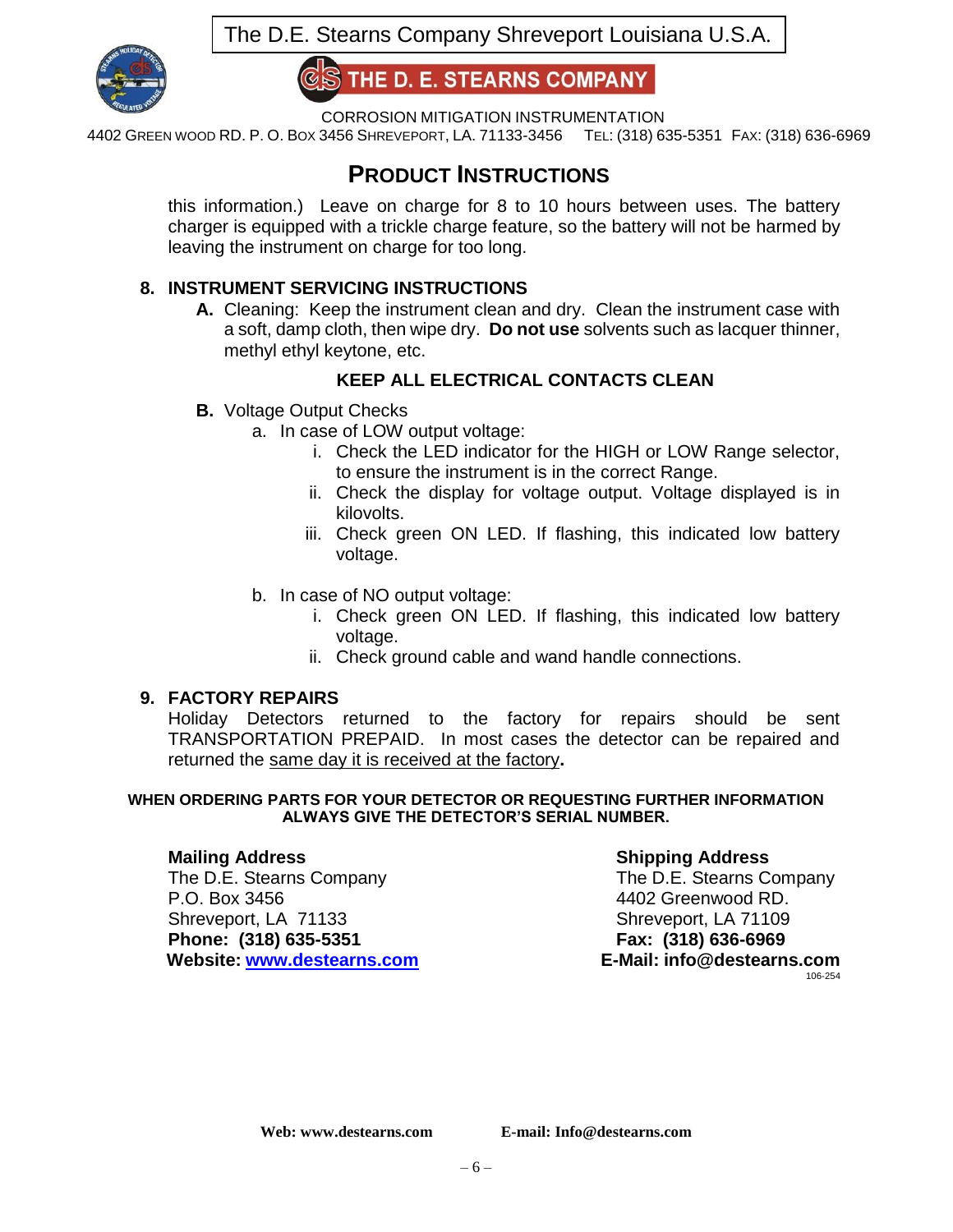

THE D. E. STEARNS COMPANY

CORROSION MITIGATION INSTRUMENTATION

4402 GREEN WOOD RD. P. O. BOX 3456 SHREVEPORT, LA. 71133-3456 TEL: (318) 635-5351 FAX: (318) 636-6969

# **PRODUCT INSTRUCTIONS**

**SPECIFICATIONS** 

| <b>Holiday Detector Type</b>     | Pulse-type DC                          |
|----------------------------------|----------------------------------------|
|                                  |                                        |
| <b>Battery Type</b>              | <b>Sealed Lead Acid</b>                |
| <b>Battery Output</b>            | 6 volts DC                             |
| <b>Battery Charger</b>           | 110v A/C, 240v A/C, or 115v - 230v A/C |
| Voltage Input                    | selectable                             |
|                                  |                                        |
| Max. Voltage Output              | 35,000 volts (35kV)                    |
|                                  |                                        |
| Min. Voltage Output              | 800 volts (0.8kV)                      |
| <b>Max. Current Output</b>       | 1.3 mA (0.0013A)                       |
|                                  |                                        |
| <b>Integrated Peak Voltmeter</b> |                                        |
| Accuracy                         | $+/- 5\%$ of voltage shown             |
| <b>Calibration Cycle</b>         | Annual                                 |

## **Grounding Procedures**

A proper ground is necessary for the detector to identify a holiday. If the ground is inadequate, the detector will not spark or signal with a beep tone. When grounding is a problem, the detector operator will often increase the voltage to compensate. This is an unsound practice which you should avoid. The correct procedure is to improve the ground to the detector.

The following guidelines will help in establishing a good ground.

## **General guidelines**

- 1. Do not allow ground-trail cable to twist or crimp.
- 2. Keep the ground wire in contact with the soil. Avoid grassy and rocky areas surface debris such as mulch, and dry soil when available.
- 3. Keep the ground-trail clean.

## **Normal to damp soils**

Place the twenty-foot long ground-trail on the dirt with the entire length of bare cable in contact with the soil.

## **Dry, sandy or rocky soil options**

1. Connect the ground-trail directly to a bare portion of the pipe using a set of jumper cables or similar clamps.